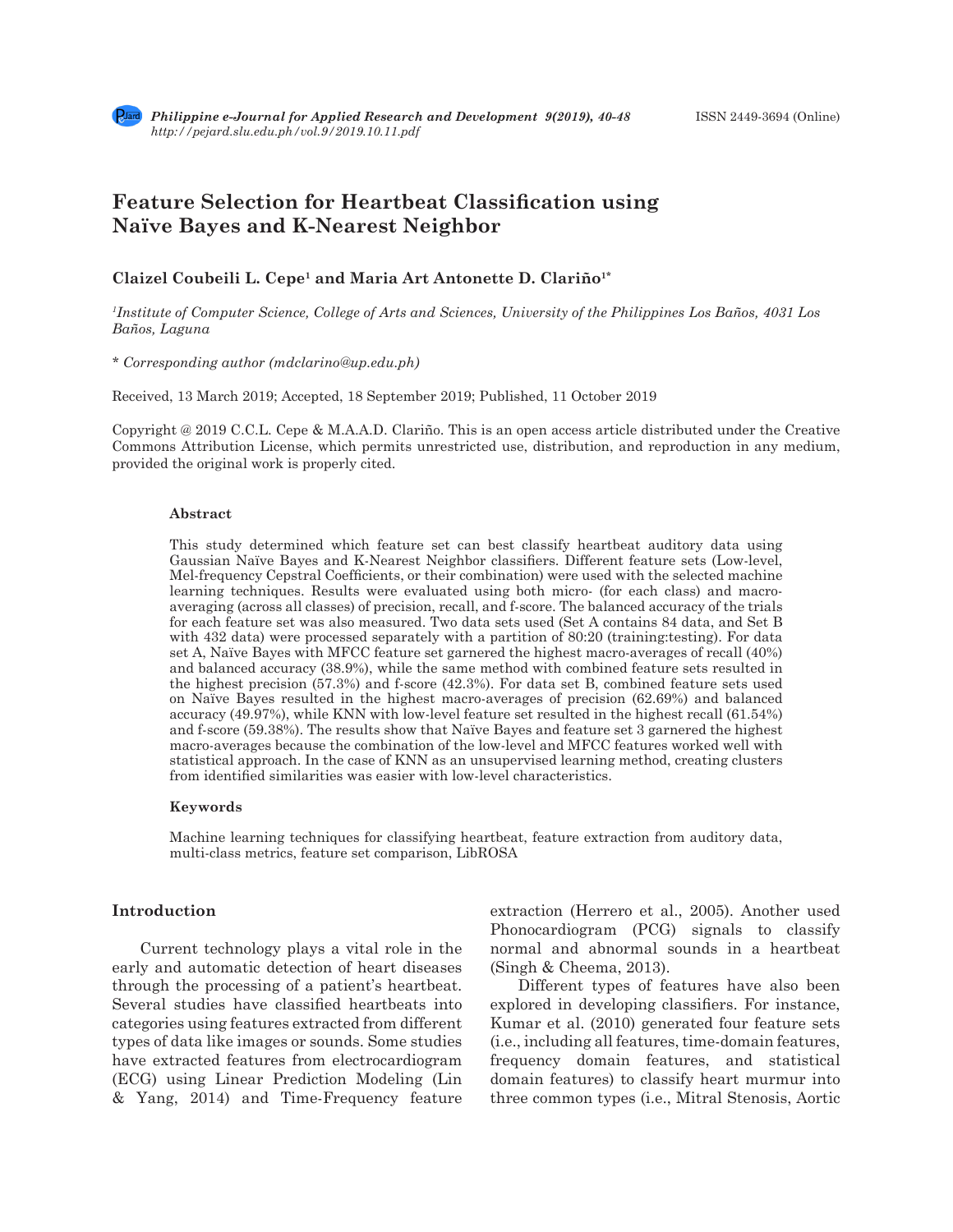insufficiency, and Mitral insufficiency). Their study focused on identifying which among the defined feature sets will perform best. After extracting the features, training, and applying a support vector machine (SVM) classifier, they reported that the best results were achieved using the superset of features.

Apart from the features, selection of method to use in the classification is also important. Based on Mierswa and Morik (2005), linear SVM classified the audio recordings better than K-Nearest Neighbor and Naïve Bayes. Their study evaluated the results by measuring classification errors, precision, and recall of these classification methods. Another study classified the heartbeat signals using several techniques, namely: Bayes Network, Naïve Bayes, Stochastic Gradient Descent, and Logist Boost (Singh and Cheema, 2013). Out of these methods, Naïve Bayes was found to be the most suited for the application, having the highest accuracy.

Most studies on heartbeat classification extracted features from data generated by Electrocardiograph (ECG) and Phonocardiogram (PCG). The present study deviates from these as it will extract features from auditory data instead. To classify the data correctly, three stages will be accomplished: feature extraction, feature selection, and classification. The goal is to determine which feature set can best classify the data using Gaussian Naïve Bayes and K-Nearest Neighbor classifiers. These methods are selected as they are commonly used in heartbeat classification studies. Three feature sets will be extracted: low-level, MFCC, and their combination. They will be combined with the techniques and evaluated using multi-class metrics. The pairing of feature set and method will be tested in classifying the heartbeat data into three main classes: normal, murmur, and having extra sounds.

#### **Methodology**

This study aimed to identify the appropriate feature set/s to be used in classifying heartbeat sounds into normal, murmur, noisy-normal, or having extra sounds. It was conducted in three stages, namely: feature extraction, feature selection, and classification. The process flow is shown in Figure 1.



**Figure 1.** Process Flow

#### *Data Gathering*

The data used in this study are auditory data retrieved from a data competition website called Kaggle where thousands of data scientists exchange data and solutions for challenges. The data set was originally posted for a challenge in classifying heart sounds by Bentley, Nordehn, Coimbra, Mannor, and Getz (2011).

Two data sets were acquired. Data set A, which contains 136 audio files in WAV format, is acquired via the iStethoscope Pro IPhone App from the general public. Data set B, which contains 610 audio files, also in WAV format, is acquired using the digital stethoscope DigiScope from a clinic trial in hospitals. Both data sets include data for training and data for testing. Majority of the data is labeled, with 52 and 195 sound unlabeled files for set A and B, respectively, which can be used for other forms of testing and is not used for this study.

The organizations of Set A and Set B are found in Table 1 and Table 2. The numbers in the second and third columns represent the planned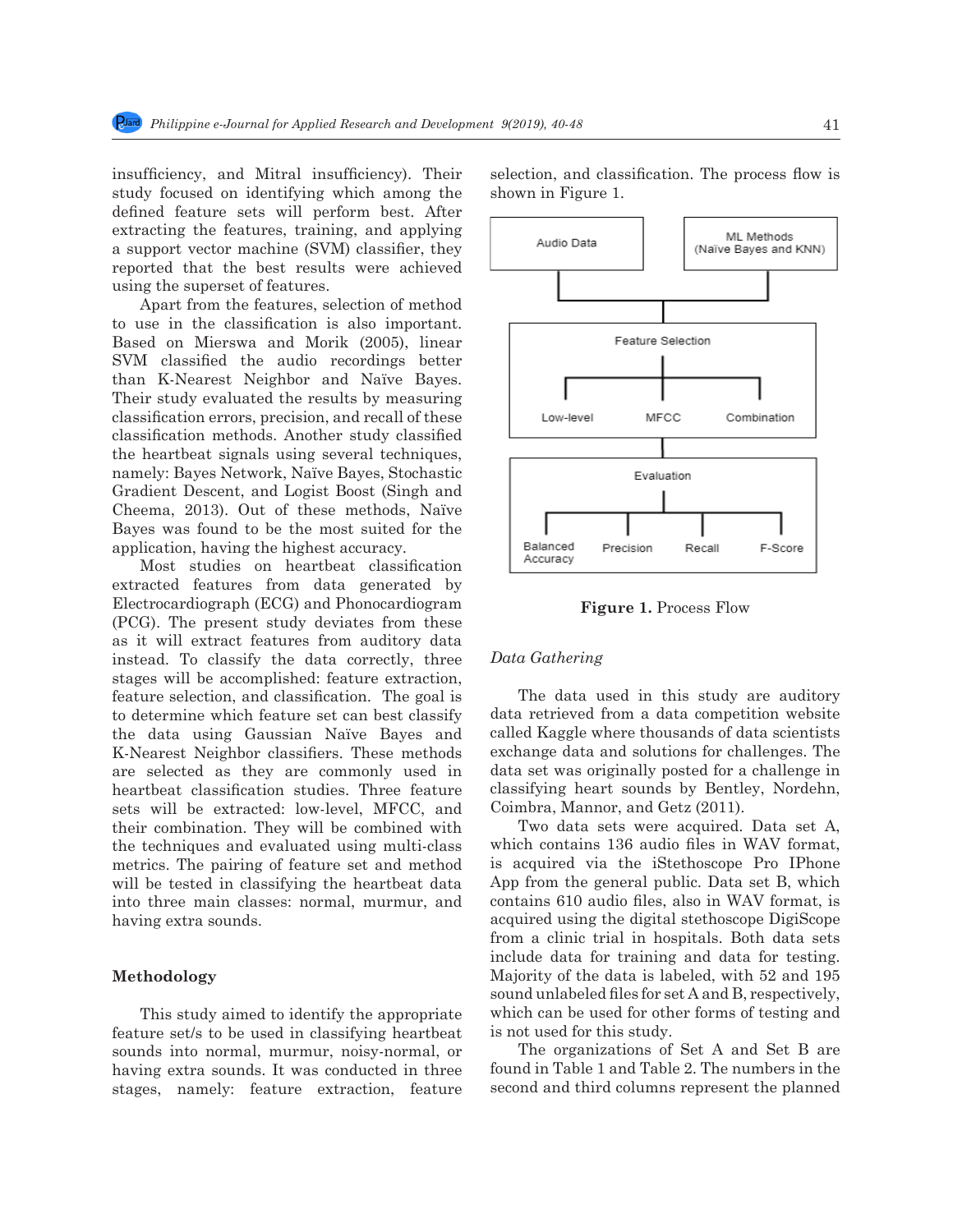| Class  | No. of Data | Percentage | Training |    |
|--------|-------------|------------|----------|----|
| Normal | 31          | 36.9%      | 25       | 6. |
| Murmur | 34          | 40.5%      | 28       | 6  |
| Extra  | 19          | 22.6%      | 16       | 13 |
| Total  | 84          | 100%       | 69       | 15 |

**Table 1.** Auditory Data Set Organization for Set A

**Table 2.** Auditory Data Set Organization for Set B

| Class        | No. of Data | Percentage | Training | <b>Testing</b> |
|--------------|-------------|------------|----------|----------------|
| Normal       | 200         | 46.3%      | 160      | 40             |
| Murmur       | 66          | 13.3%      | 53       | 13             |
| Extra        | 46          | 10.6%      | 37       | 9              |
| Noisy-Normal | 120         | 27.8%      | 96       | 24             |
| Total        | 432         | 100%       | 346      | 86             |

partition of *a:b*, where *a* is the number of data partition of  $u$ ,  $v$ , where  $u$  is the number of data for used for training and  $b$  is the number of data for testing, following the 80/20 partition.

## *Feature Extraction* spect

Feature extraction was performed on the data to come up with smaller space of variables, band thus helping in analysis simplification. Three feature sets were used to extract the features for the classification of auditory data. These features calcu were extracted using LibROSA, a library in Python that extracts features from auditory data (McFee et al., 2015).

### $(1)$  Feature Set 1  $\qquad \qquad$  For the feature sets were used to extract the feature sets were used to extract the features for the features for the features for the features for the features for the features for the featur

The features included in this set are low level features that can be directly determined from the raw audio input. These features are computed by raw addio input. These readines are composition of the audio into 20 to 40 ms frames.  $\Gamma$ 

(a) Spectral Bandwidth is the range cent where the sigma's spectral density is a above zero or a given threshold value.  $\overline{a}$  parameters The formula given by

 $SB = (\sum S[k](freq[k] - centroid^p)^{\frac{1}{p}} (1)$ is abstracted in the function *librosa*. the *feature.spectral\_bandwidth(y)* where *y*  $\frac{1}{\mu(y)}$  where *y* 

 $\mathbf{the}$ is the audio time series (array). Other parameters include the audio sampling rate, spectrogram magnitude, window size, hop length, center frequencies for spectrogram bins, and power to raise the deviation from spectral centroid. This returns an array of the spectral bandwidth for each frame.

 $\overline{0}$  or  $\overline{0}$  at the data to come up with smaller space of variables, thus  $\overline{0}$  $102$  centro of auditory data. These features were extracted using Library in  $\mathcal{L}$ (b) Spectral Centroid is computed by calculating the "center of gravity" for each frame. In LibROSA, each frame is "normalized and treated as a distribution over frequency bins," where the mean or centroid is extracted for each frame. Formula in computing for the spectral centroid is given by the equation:

let are low level  
mined from the 
$$
SpectralCentroid = \frac{\sum_{i=1}^{N} kF[k]}{\sum_{i=1}^{N} F[k]}
$$
 (2)

 $\frac{1}{2}$  is the range  $\frac{1}{2}$  centroid(y) is used, where *y* is the ral density is audio time series (array). Some other neeshold value. parameters for this function include the audio sampling rate of *y*, spectrogram  $centroid^{p}(1)$  center frequencies. This function returns of a low points of a center frequencies. This function returns nction  $\textit{librosa.}$  the center frequencies of each frame. The function *librosa.feature.spectral\_* magnitude, window size, hop length, and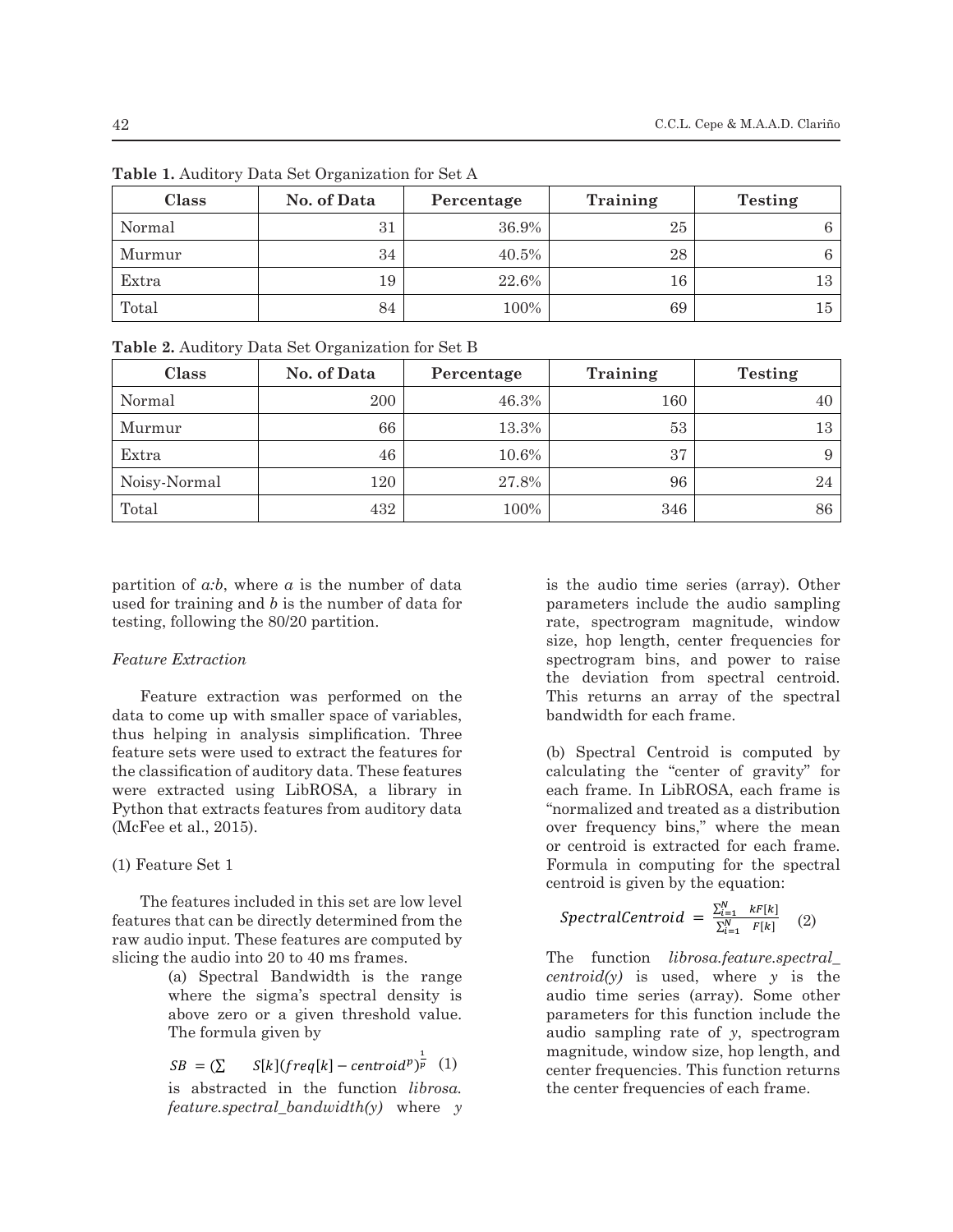(c) Spectral Contrast is the difference in decibels between the high and low points of a spectrum. For every time frame, the spectral contrast is determined with the function *librosa.feature.spectral\_contrast*   $(y)$ , where y is the audio time series. It also accepts other parameters such as  $\frac{1}{2}$  the audio sampling rate of *y*, spectrogram  $\mu$  and sampling rate or y, spectrogram<br>magnitude, window size, hop length, frequency cutoff, the number of frequency in order bands, and quantile. Some other parameters for even

(d) Zero Crossing Rate is a measure of the rate of signal changes for each frame. This is determined by LibROSA with the with the function *librosa.feature.zero\_*  $crossing\_rate(y)$  where *y* is the audio (1) Nainglering. The series of the series of the series. It also accepts (1) time series (array). Several parameters are also accepted like the frame length, hop length, and the center of the frames.  $\mathbf{A}$ This function returns an array of the of fraction of zero crossings in a given frame. The formula in computing for the zero crossing rate is given by:

$$
ZCR = \sum_{n=-\infty}^{\infty} |sgn(s(n)) - sgn(s(n-1))| \quad (3)
$$

### 143 (2) Feature Set 2 (2) Feature Set 2

 $165$  The second feature set is composed of the Mel- $\alpha$ The second feature set is composed of the (b) Cl Mel-Frequency Cepstral Coefficients. These T are coefficients widely used in audio analysis the because they can represent the audio spectrum<br> **Date:** December 13, 2019 signal into shorter frames. After that, the Fast fi **EXECUTE: FIGURE:** Transform (FFT) is done to the frames Mel Power Mel Pransform (FFT) is done to the frames and then mapped to the Mel scale. Using the Mel scale of the scale of the scale page and line numbers for the continuous value  $\overline{a}$  $\frac{1}{2}$  then applied to each frame. compactly. MFCCs are computed by splitting the scale, the Discrete Cosine Transform (DCT) is

157 The third feature set is the previously entitled for the previously entitled feature of the previously-Normal or Noisy-Normal or Noisy Normal or Noisy-Normal or Normal or Normal or Normal or Normal or Normal or Normal function *librosa.feature.mfcc(y)*, where y is the audio time series. It also accepts other parameters  $X_i \sim N(\mu, \sigma^2)$  (4) such as the sampling rate of y, the log-power Mel<br>construction and number of MECC to pature. It spectrogram, and number of MFCCs to return. It returns the MFCC sequence of the given audio Function is defined b:<br>500110000 sequence.

#### (3) Feature Set 3

The third feature set is the superset of the previously enumerated feature vectors with the each other, gainin  $D_{\rm eff}$  and  $D_{\rm eff}$  are corrections:  $D_{\rm eff}$  and  $D_{\rm eff}$  are corrections:  $D_{\rm eff}$ 

following features: spectral bandwidth, spectral contrast, spectral centroid, zero crossing rate, and MFCCs.

#### *Classification*

 $11$ fique, mindow size, hop length, and center frequencies. This function  $a$ After the features of the auditory data were extracted, the mean and standard deviation of the features for every frame were computed in order to have a single value per feature for every sound. This was used to train the input data. Two methods of classification were used. Like the feature extraction, these methods were programmed using Python 3, with the help of libraries NumPy and SciPy.

# e.zero\_<br>audio (1) Naïve Bayes Classifier

(a) Training

After the features were extracted for each **Philippines Philippines Philippines Philippines Philippines Philippines Philippines Philippine Philippine Philippine Philippine Philippine Philippine Philippine Philippine Philippine Philip** feature for each class was computed, and the variance of the features for each class was also computed. These values served as the representative values of the means and variances of the features for each class, which were used in the classification of a test data. **Development**

(b) Classification

y Cepstral Coefficients. These **The representative values are plugged** into the formula for the Gaussian Probability present the audio spectrum **Density Function equation**, along with the values of the features extracted from the test data. The Gaussian Naïve  $\text{FFT}$ ) is done to the frames Bayes Classifier was used since the data  $\mathbb{R}^n$  and  $\mathbb{R}^n$  are  $\mathbb{R}^n$  and  $\mathbb{R}^n$  and  $\mathbb{R}^n$  and  $\mathbb{R}^n$  and  $\mathbb{R}^n$  and  $\mathbb{R}^n$  and  $\mathbb{R}^n$  and  $\mathbb{R}^n$  and  $\mathbb{R}^n$  and  $\mathbb{R}^n$  and  $\mathbb{R}^n$  and  $\mathbb{R}^n$  and  $\mathbb{R}^n$  distributions represent the likelihood of Frame.<br>  $\alpha$  frame.<br>  $\alpha$  and  $\alpha$  and  $\alpha$  area a dash to noise a deal a deal and  $\alpha$  and  $\alpha$  area deal and  $\alpha$  and  $\alpha$  area deal at the Gaussian extracted by LibROSA with the Density Probability function given by:

$$
X_i^{\sim}N(\mu, \sigma^2)
$$
 (4)

The Gaussian Probability Density Density Function is defined by the equation:

$$
N(\mu, \sigma^2)(x) = \frac{1}{\sqrt{2\pi\sigma^2}} e^{-\frac{(x-\mu)^2}{2\sigma^2}} \tag{5}
$$

The resulting value of the equation for Note: **Kindly return this form in either .doc or .docx format** (or with <sup>a</sup> parallel PDF, but each feature in a class is multiplied with each other, gaining one probability for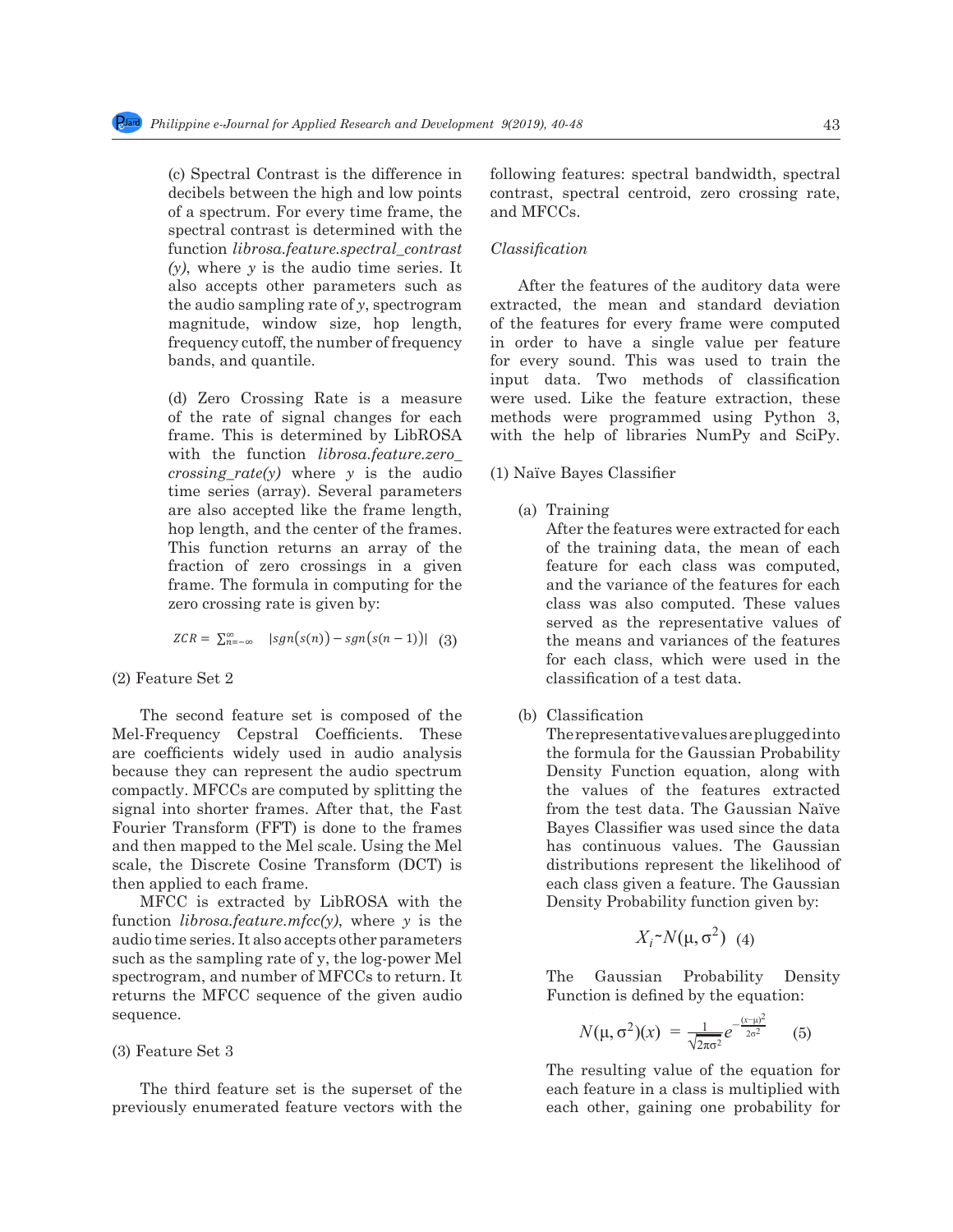each class. The classification of a test (3) Ma data was based on the class with the This measures the macro average highest computed probability. The effectiveness of the classic data was ested to be classes.

)() <sup>=</sup> *<sup>1</sup>*

<sup>√</sup>*22* −(−)2

# (2) K- Nearest Neighbor

In classifying using this method, an input's  $\frac{P_{\ell}P_{\ell}P_{\ell}}{M}$  (9)  $\frac{1}{2}$  feature was compared to the entire training data set to  $\frac{1}{2}$  set to the entire training data set to look for similarities. First, an arbitrary value of K was chosen, in this case,  $k = 10$ . Then, (4) Precision the Euclidean Distance of the test instance from This measur the training instances was computed with the formula: 192 (2) K-  $\Gamma$ 

(,*<sup>2</sup>*

$$
dist(a, b) = \sqrt{\sum_{i=1}^{n} (b_i - a_i)^2}
$$
 (6)

The distances were then sorted for  $(5)$ optimization and the K-nearest neighbor was  $\alpha$  taken. A smaller value means it is nearer to the actual value. A simple majority was applied in  $\frac{2}{3}$  at time the class of the input getting the class of the input. 236

#### *Evaluation*

After the inputs were classified, the  $N$ performance of the proposed algorithm was  $\frac{1}{2}$  and  $\frac{1}{2}$  and  $\frac{1}{2}$  and  $\frac{1}{2}$  and class of class of class of class of class of class of class of class of class of class of class of class of class of class evaluated using multi-class performance features, that is, each input was classified to only one classification. The measures used are based on a study on the analysis of performance labels. measures for classification tasks (Sokova & *precision-recall* Lapalme, 2009), and are modified to fit the needs  $2 \cdot \frac{precision + recall}{m_ecisin + recall}$  (10)  $\frac{1}{2}$  precisio of the problem. The symbol N in the formula precisio corresponds to the total number of data in the (7) Macro F-Score testing data set. lesting data set. 203 *Evaluation* i-class performan

## (1) Balanced Accuracy

This measures the average effectiveness of a 246 on a per-class average. 246 on a per-class average. classifier.  $\frac{1}{T}$  $24.5$ 

$$
\frac{\sum_{i=1}^{l} \frac{tp_i + tn_i}{tp_i + fn_i + fp_i + tn_i}}{l}
$$
 (7) A confusion matrix was used to tabulate the results that were used further for generating the performance measure. The matrix was extended

(2) Recall

This measures the effectiveness of the the classified value,  $\nu$ classifier in the correct prediction of the label of a data in a class.

$$
\frac{tp}{tp+fn} \qquad (8)
$$

(3) Macro-Recall

This measures the macro average lity. effectiveness of the classifier in the correct prediction of the label of a data in a class.

223 This measures the macro average effectiveness of the classifier in the correct prediction of the

$$
\Sigma_{i=1}^{l} \quad \frac{tp_{i}}{tp_{i}+fn_{i}}(tp+fn)
$$
\nto the entire training data

\n(9)

(4) Precision

 $\frac{29}{2}$  of the test instance from This measures the effectiveness of the classifier in class label identification.

$$
\frac{tp}{tp+fp} \qquad (b_i - a_i)^2 \quad (6)
$$

(5) Macro-Precision

earest neighbor was This measures the macro average of the  $2$ ans it is nearer to the effectiveness of the classifier in class label identification.

7 7 199 The distances were then sorted for optimization and the K-nearest neighbor was taken. A smaller ∑ =1 + ∙(+ ) 237 (11) (11) =1 + ∙(+ ) ∑ =1 + ∙(+ ) 237 (11)

(6) F-Score

the measures used are positive labels of the data and the classified at was classified to This measures the relations between the labels.

$$
2 \cdot \frac{precision \cdot recall}{precision + recall} \quad (10)
$$

(7) Macro F-Score

positive labels of the data and the classified This measures the relations between the labels based on a per-class average.

$$
2 \cdot \frac{precision_M \cdot recall_M}{precision_M + recall_M}
$$
 (11)

data in a class.<br>Show the true positive (TP) of the data. See Table  $\frac{t}{f p_i + t n_i}$  (7) A confusion matrix was used to tabulate the  $\frac{1}{2}$  results that were used further for generating the performance measures. The matrix was extended <sup>26</sup><sub>1</sub> for the classes, the horizontal labels are for the true value; the matrix in the matrix in the matrix in the matrix in the matrix in the matrix in the matrix in the matrix in the matrix in the matrix in the matrix encenveness of the true classified value; while the vertical labels are diction of the label of a for the true value; the diagonals in the matrix  $3$  for reference. performance measures. The matrix was extended<br>for multiple classes, the horizontal labels are for effectiveness of the the classified value, while the vertical labels are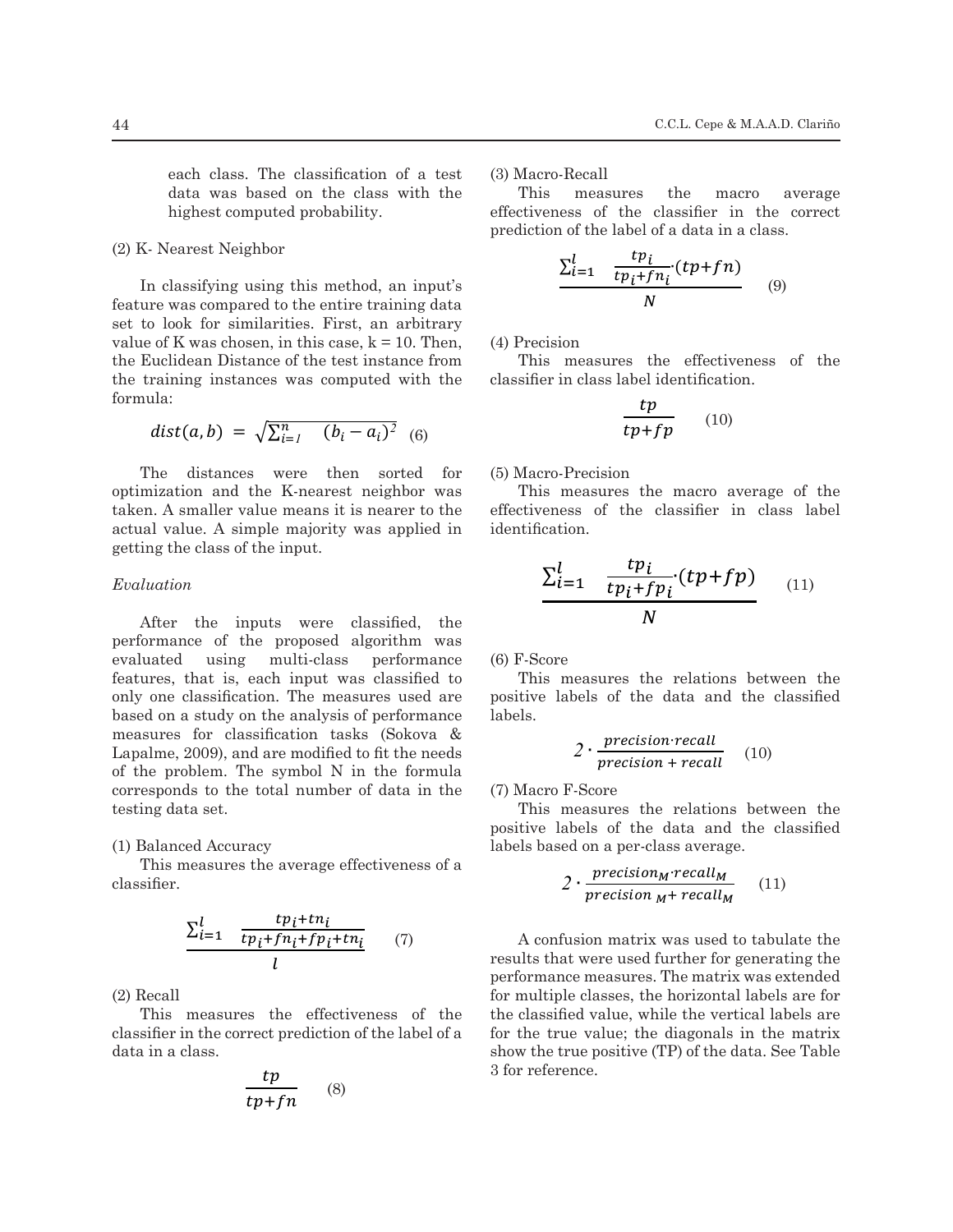|               | <b>Normal</b>            | <b>Murmur</b> | Extra                    | Noisy-Normal |  |
|---------------|--------------------------|---------------|--------------------------|--------------|--|
| Normal        | TР                       |               |                          |              |  |
| <b>Murmur</b> | $\overline{\phantom{a}}$ |               | $\overline{\phantom{a}}$ |              |  |
| Extra         |                          |               | TP                       | -            |  |
| Noisy-Normal  | ٠                        |               | $\overline{\phantom{a}}$ |              |  |

**Table 3.** Multi-Class Confusion Metrics

#### **Results and Discussion**

The classifier was mainly implemented and tested using the Gaussian Naïve Bayes Classification method in three runs: using the low-level features only, using the MFCCs only, and using the combination of the MFCC and lowlevel features. The data can be classified into four classes: normal, murmur, extra, and noisynormal. This method was used for both data sets.

Table 4 shows the results from Set A (using the Gaussian Naïve Bayes Classification Method) having the balanced accuracy of 0.278, 0.389 and 0.333 for feature set 1, 2, and 3, respectively. Ideally, the f-score, precision, and recall should be equal or close to 1 since it signifies that the classifier was able to predict the data to their correct classes. Among those measures, the f-score punishes the extreme values from the precision and recall. The result of the performance measures as seen in Table 4 remains to be inconclusive because the precision and recall of the classes for each feature set contains extreme and inconsistent values, and the balanced accuracy and macro f-score are contradicting each other. One big factor for this is the data itself being inherently noisy, having been collected using the iStethoscope Pro IPhone App from the general public. Given that, the features extracted for each class in the training data were not distinct enough from each other.

KNN classification was not used in this test, as the amount of data was not enough. Since KNN is a lazy algorithm, it does more of the work in the testing phase and is mostly based on the instances in the training set. As the total training data for dataset A has a total of 69 instances, it cannot provide conclusive results given that nearest neighbor methods need a large number of training patterns for the classifier to provide good generalization (Nilsson, 1998).

Tables 5 and 6 show the evaluation summary for the results of the Set B data using Naïve Bayes and k-NN classifiers, respectively. Comparing the results between Table 4 and 5, Table 5 was able to get higher scores since the training data in data set B consists of 346 auditory data versus the 69 auditory data in data set A. In Table 5, the noisy-normal class produced mostly the highest precision and recall, followed by the normal class. These two classes have similar features. More specifically, both are fundamentally normal

|                          |       | Precision |       |       | Recall         |       |       | <b>F-Score</b> |       |  |
|--------------------------|-------|-----------|-------|-------|----------------|-------|-------|----------------|-------|--|
| Class                    | Set 1 | Set 2     | Set 3 | Set 1 | Set 2          | Set 3 | Set 1 | Set 2          | Set 3 |  |
| Normal                   | 0.25  | $\Omega$  | 0.33  | 0.167 | $\overline{0}$ | 0.5   | 0.2   | $\Omega$       | 0.4   |  |
| Murmur                   |       | 0.5       |       | 0.33  | 0.83           | 0.167 | 0.5   | 0.625          | 0.286 |  |
| Extra                    | 0.11  | 0.2       | 0.2   | 0.33  | 0.33           | 0.2   | 0.167 | 0.25           | 0.25  |  |
| <b>Macro</b><br>Averages | 0.522 | 0.24      | 0.573 | 0.267 | 0.4            | 0.333 | 0.353 | 0.3            | 0.423 |  |

**Table 4.** Evaluation Summary for Set A Dataset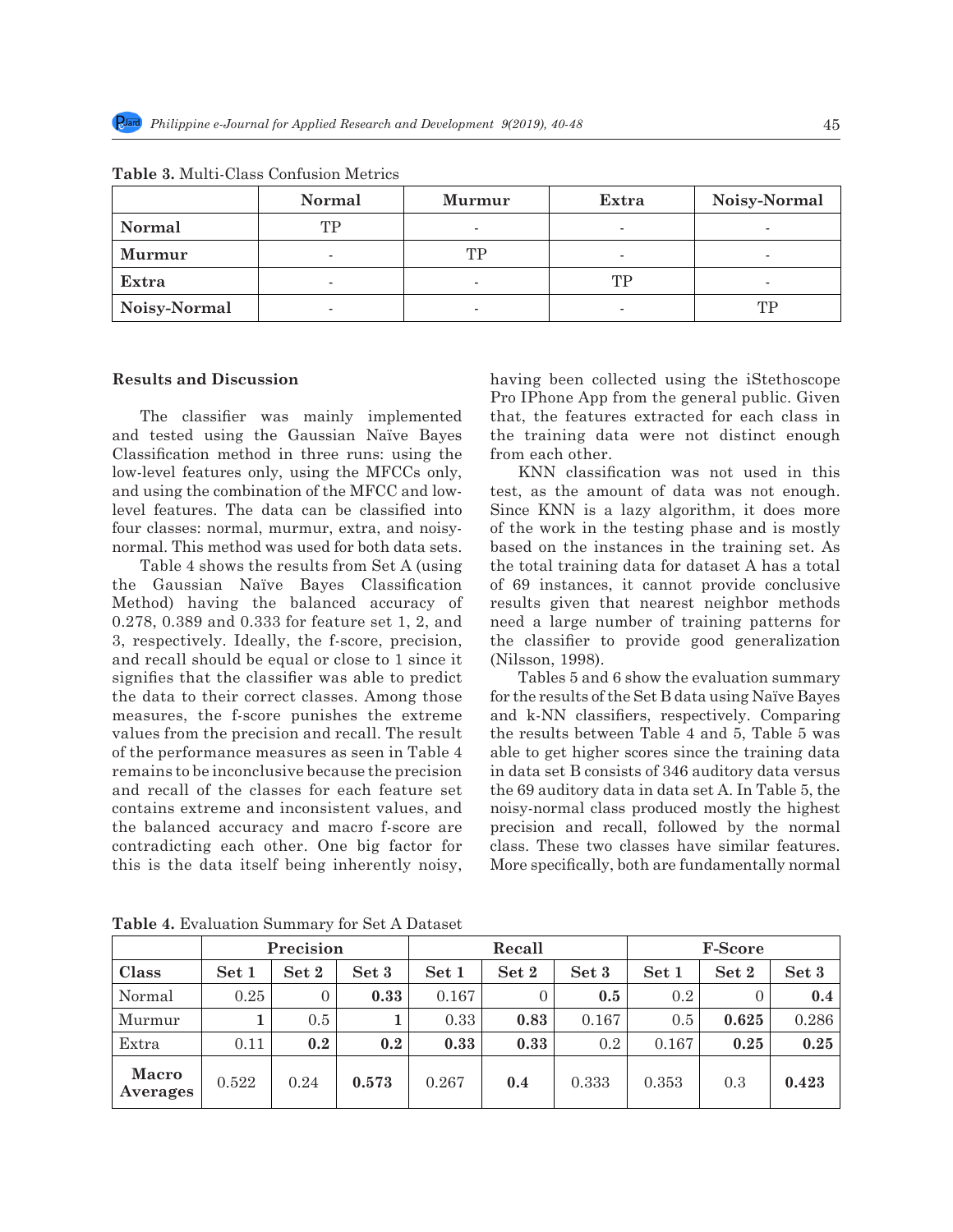|              |       | Precision | Recall |       |       |       | <b>F-Score</b> |                        |       |
|--------------|-------|-----------|--------|-------|-------|-------|----------------|------------------------|-------|
| Class        | Set 1 | Set 2     | Set 3  | Set 1 | Set 2 | Set 3 | Set 1          | $\operatorname{Set} 2$ | Set 3 |
| Normal       | 0.57  | 0.595     | 0.677  | 0.275 | 0.625 | 0.3   | 0.373          | 0.61                   | 0.414 |
| Murmur       | 0.227 | 0.294     | 0.25   | 0.385 | 0.385 | 0.385 | 0.286          | 0.33                   | 0.303 |
| Extra        | 0.207 |           | 0.179  | 0.667 |       | 0.556 | 0.316          |                        | 0.203 |
| Noisy-Normal | 0.905 | 0.933     | 0.88   | 0.655 | 0.483 | 0.759 | 0.76           | 0.636                  | 0.814 |

**Table 5.** Evaluation Summary for Set B Dataset using Naïve Bayes Classifier

**Table 6.** Evaluation Summary for Set B Dataset using KNN

|              | Precision |       |       | Recall |       |       | <b>F-Score</b> |       |       |
|--------------|-----------|-------|-------|--------|-------|-------|----------------|-------|-------|
| Class        | Set 1     | Set 2 | Set 3 | Set 1  | Set 2 | Set 3 | Set 1          | Set 2 | Set 3 |
| Normal       | 0.628     | 0.609 | 0.556 | 0.675  | 0.7   | 0.75  | 0.651          | 0.651 | 0.638 |
| Murmur       | 0.5       | 0.667 | 0.444 | 0.538  | 0.091 | 0.308 | 0.519          | 0.16  | 0.364 |
| Extra        | $\theta$  |       |       |        |       |       |                |       |       |
| Noisy-Normal | 0.71      | 0.548 | 0.6   | 0.759  | 0.793 | 0.517 | 0.753          | 0.48  | 0.556 |

heartbeats. Looking into the extra class, feature set 2 failed to classify the data because the extra class only comprised 10.6% of the training data.

In table 6, the noisy-normal class still showed the highest performance, and majority of the highest f-scores are classified using feature set 1. Feature set 2 and 3 produced extreme values for the precision and recall, thus affecting the f-score. KNN was not able to correctly capture any test data in the class extra, which Naive Bayes was able to do, except when using feature set 2. This is significantly affected by several factors: (1) the number of training data used for class extra (37 – training, 9 - testing); (2) KNN easily provides results less than or equal to zero when calculating for the distance, compared to Naïve Bayes where the probability is seldom resulting in zero; and (3) the feature set 2 does not provide enough features for the extra class to be uniquely recognized apart from the other classes.

After observing the performances of the methods using the three feature sets, the macroaverages were computed. Table 7 shows the macro average performance metric summary of the features for data set B. Naïve Bayes with feature set 3 dominantly showed the highest values, while it was feature set 1 for KNN.

As shown in Table 7, the highest scores for Naïve Bayes were produced by using feature set 3; for KNN, the highest scores were produced using feature set 1. It is significant that the balanced accuracy did not contradict with the f-score since the goal is to point out which feature set would produce the highest effectiveness while at the same time classifying the data to their correct classes. For this study, both precision and recall are given equal importance, that is why f-score was calculated.

| Metric    | Method                   |        | Naive Bayes |           | <b>KNN</b> |              |                            |  |  |
|-----------|--------------------------|--------|-------------|-----------|------------|--------------|----------------------------|--|--|
|           | <b>Feature Set</b>       |        |             |           |            | $\mathbf{2}$ | $\boldsymbol{\mathcal{S}}$ |  |  |
|           | <b>Balanced Accuracy</b> | 49.54% | 37.31%      | 49.97%    | $49.30\%$  | 39.60%       | 39.37%                     |  |  |
| Recall    |                          | 45.05% | 48.35%      | 48.35%    | $61.54\%$  | 53.00%       | 53.85%                     |  |  |
| Precision |                          | 59.57% | 60.11%      | 62.69%    | $57.36\%$  | 54.90%       | 49.89%                     |  |  |
| F-Score   |                          | 51.31% | 53.59%      | $54.59\%$ | 59.38%     | 53.93%       | 51.79%                     |  |  |

**Table 7.** Macro-averages of the performance metrics for Data set B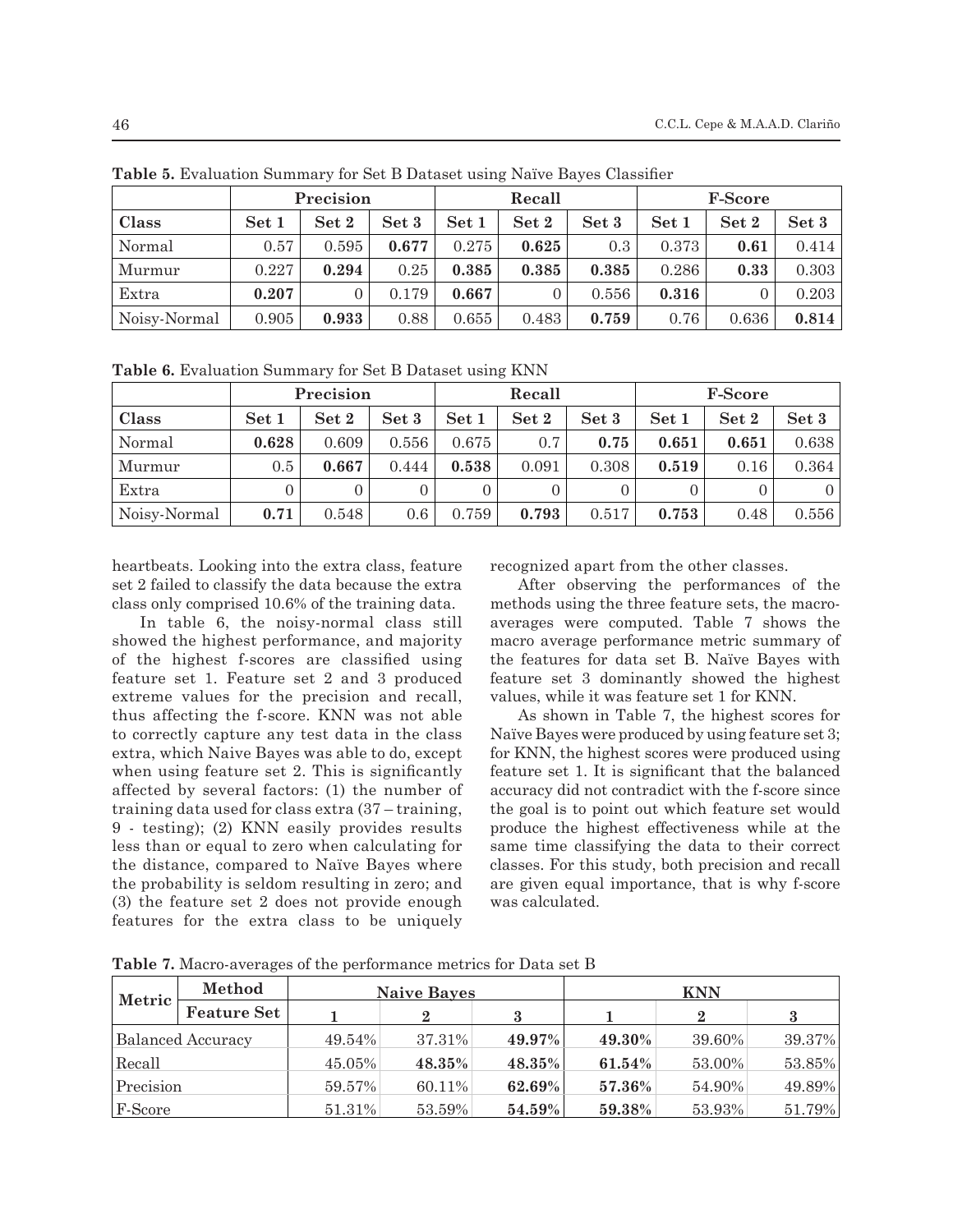Combining the standard low-level signal parameters with MFCC features helped in providing a more specific description of the class. Heartbeat signals are considered as nonstationary signals and since MFCC works best with non-stationary signals, MFCCs are a useful addition to the low-level features in classifying heartbeat. It also helped that the formula used is Gaussian, wherein the data points are assumed to be of normal distribution so outliers did not affect the result as much as KNN did.

For the case of KNN where  $k = 10$ , the highest averages were dominant in the test when feature set 1 was used. Feature set 1 has the least number of features since feature set 2 returns 20 MFCC values. This is where the curse of dimensionality occurs, as the points in high dimensional spaces have a tendency to disperse from each other than points in a low dimensional space (Dangeti, 2017). As KNN is a clustering algorithm dependent on the feature values of its neighbors, having less feature sets helps in preventing the curse of dimensionality. Increase in space also leads to overfitting.

#### **Conclusion**

The study was able to identify the best feature sets to use alongside Naïve Bayes and KNN for data set B. For data set A, the results are not enough to conclude on the best feature set to use since feature set 3 has the highest macro f-score while feature set 2 has the highest balanced accuracy, although the difference of the balanced accuracy for feature sets 2 and 3 is notably small – 0.056. For data set B, the feature set 3 (combination of low-level and MFCC features) can be best partnered with Naïve Bayes, while feature set 1 can be best partnered with KNN.

The selection of features strengthens the ability of these ML algorithms in classifying data according to their class. Feature selection provides an overview of the effectiveness of the ML algorithms, which proves how pre-processing in classification problems is vital.

To improve the results of this study, specifically the precision and recall in classifying the input data, spectral features (such as spectral flatness and spectral roll-off) may be included to help in the classification of the data. The data can also be pre-processed by looking for patterns and filtering the noise from the data to help in a more accurate classification. Furthermore, weights can be added to the features to see if there will be an increase in the precision and recall of each class.

#### **References**

- Bentley, P., Nordehn, G., Coimbra, M., & Mannor, S. [n. d.]. (2011). The PASCAL Classifying Heart Sounds Challenge 2011 (CHSC2011) Results. Retrieved from http:// www.peterjbentley.com/heartchallenge/ index.html.
- Dangeti, P. (2017). *Statistics for Machine Learning: Techniques for Exploring Supervised, Unsupervised, and Reinforcement Learning Models with Python and R.* Birmingham, UK: Packt Publishing.
- Herrero, G., Gotchev, A., Christov, I., & Egiazarian, K. (2005). Feature extraction for heartbeat classification using independent component analysis and matching pursuits. In *Acoustics, Speech, and Signal Processing Proceedings (ICASSP'05)*. *IEEE International Conference*, IEEE, 4, 725.
- Kumar, D., Carvalho, P., Antunes, M., Paiva, R., & Henriques, J. (2010). Heart murmur classification with feature selection. In *Engineering in Medicine and Biology Society (EMBC), 2010 Annual International Conference of the IEEE*. IEEE, 4566–4569.
- Lin, C., & Yang, C. (2014). Heartbeat classification using normalized RR intervals and morphological features. *Mathematical Problems in Engineering, 2014,* Article ID 712474, DOI http://dx.doi. org/10.1155/2014/712474.
- McFee, B., Raffel, C., Liang, D., Ellis, D., McVicar, M., Battenberg, E., & Nieto, O. (2015). Librosa: audio and music signal analysis in python. In *Proceedings of the 14th Python in Science Conference*, 18–25.
- Mierswa, I. & Morik, K. (2005). Automatic feature extraction for classifying audio data. *Machine learning, 58*(2-3), 127–149.
- Nilsson, N. (1998). *Introduction to Machine Learning*. Retrieved from https://ai.stanford. edu/~nilsson/MLBOOK.pdf